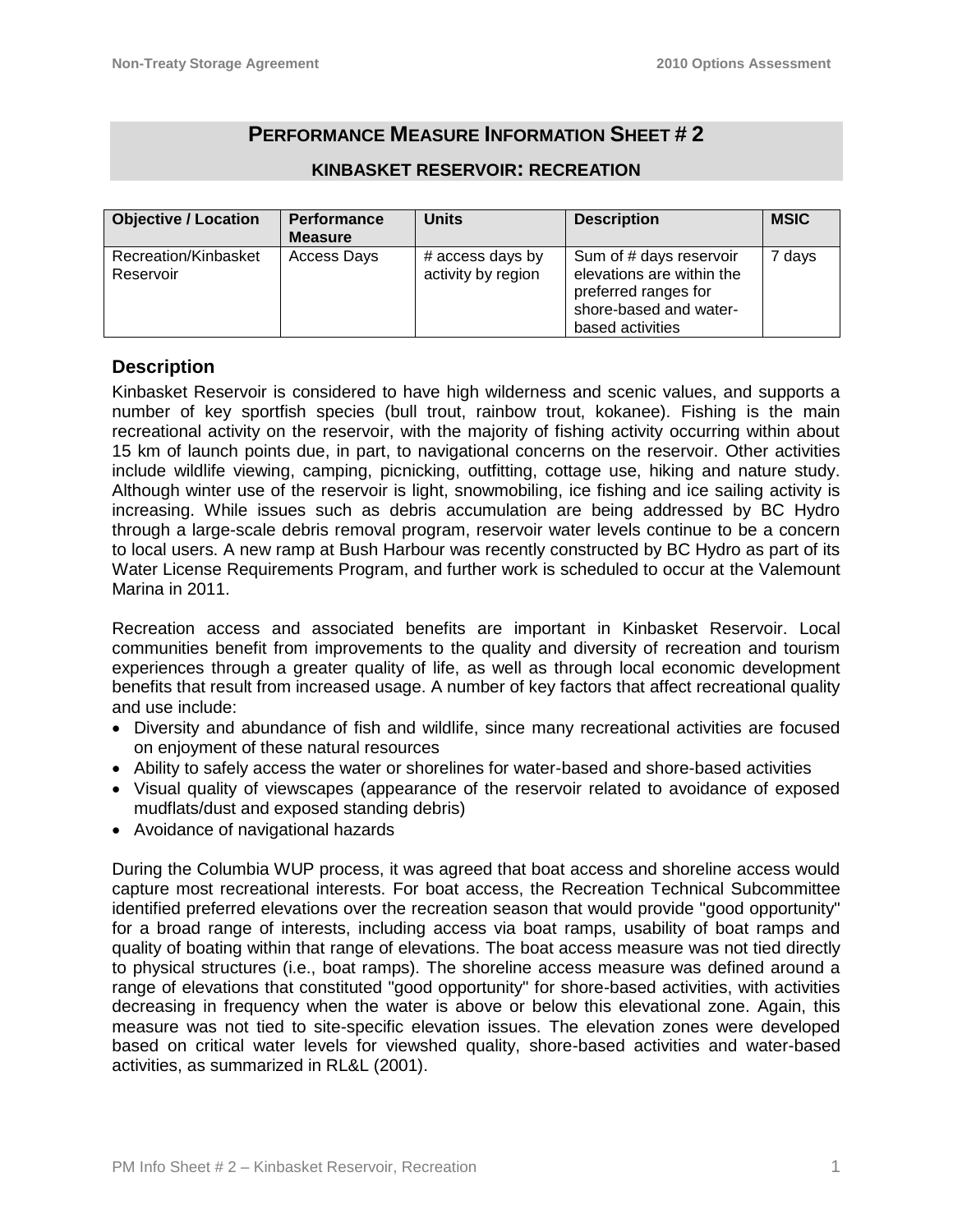## **Performance Measures**

For the purposes of the NTS analysis, preferences for reservoir water levels and seasons of use for recreational activities were modified based on input from Kinbasket community members. The definitions for the performance measures were changed to better reflect the nature of key recreational activities in the Canoe and Columbia reaches, which is driven largely by the natural topography of the north and south ends of Kinbasket Reservoir. The shoreline of the Canoe Reach is largely steep sided except in the more northern end, which limits the amount of shorebased recreation (K. Mortensen, pers. comm.). Activities focus primarily on hiking, camping and picnicking, and opportunities appears to be constrained more by availability of suitable flat terrain than reservoir water levels (K. Mortensen, pers. comm.). Recreation pursuits focuses primarily on water-based activities, which can occur as early as April and as late as end of October depending on weather conditions in any given year. The preferred elevation range is driven largely by what's "good" for boating quality, fishing, viewshed quality and boat access to the reservoir.

In the Columbia Reach, low reservoir water levels can cause much of the reach to be essentially dry for at least three months of the year, primarily during the spring and early summer. At higher water levels, the area offers a broad range of both water-based and shore-based recreational opportunities. Boat-based activities can extend from early May (e.g., bear hunting) through to snow fall (e.g., burbot fishing) (R. Priest, pers. comm.). For shoreline activities, there is a preference for reservoir water levels to remain below full pool to minimize re-floating of debris that remains stranded at the higher elevations and provide for more desirable areas for shore activities (R. Priest, pers. comm.).

| Area              | <b>Measure</b>                       | <b>Dates</b>      | <b>Critical Elevation Zone</b>  |
|-------------------|--------------------------------------|-------------------|---------------------------------|
| Canoe<br>Reach    | Water-based<br>recreational activity | 01 Apr to 31 Oct  | # days between $2404 - 2475$ ft |
| Columbia<br>Reach | Water-based<br>recreational activity | 01 May to 31 Oct  | # days between $2375 - 2475$ ft |
|                   | Shore-based<br>recreational activity | 01 May to 30 Sept | # days between $2444 - 2473$ ft |

#### **NTS PM Definitions**

## **Calculations**

For each scenario:

- 1. Assemble the simulated results for month-end reservoir elevations over 60 years (1940- 2000; Figure 1).
- 2. Count the number of days over the defined recreation seasons each year that the reservoir water levels fall within the preferred elevation ranges for water-based and shore-based activities.
- 3. Summarize all statistics (Figures 2-4).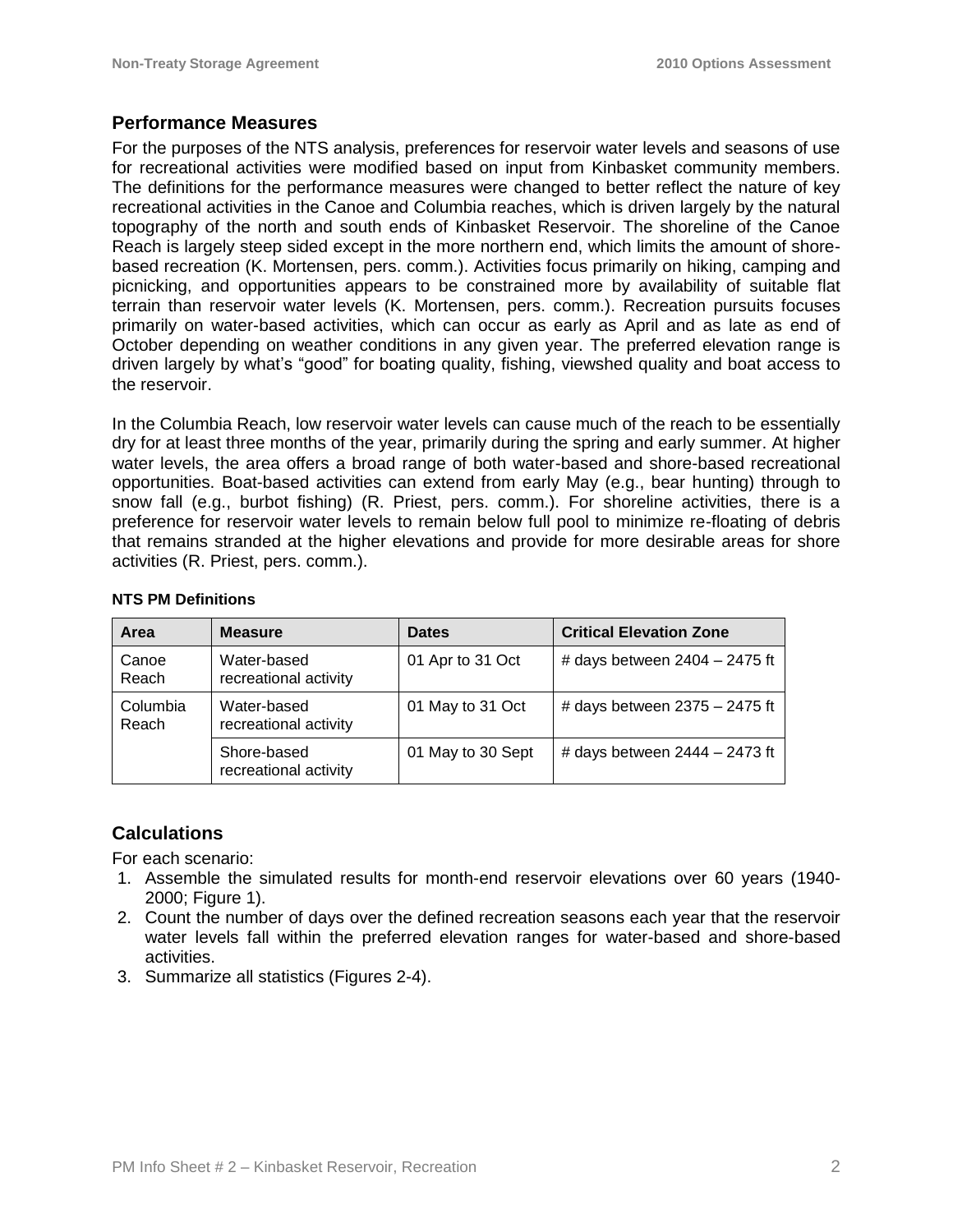

**Figure 1. HYSIM Simulated Kinbasket Reservoir elevations. Median over 60 years showing the preferred seasons and elevation ranges for recreation**

### **Key Assumptions and Uncertainties**

- Each scenario is simulated using the same set of system constraints, input assumptions (e.g., load forecasts) and historic basin inflows (1940 – 2000).
- Assumes that there is minimal recreational use outside the defined recreation season
- Assumes that the preferred season and elevations are accurate

### **Results**

#### **Canoe Reach**

The "with NTS" scenarios would provide very similar opportunities for water-based recreation in the Canoe Reach of Kinbasket Reservoir. However, Scenario D (no NTS) would provide the greatest opportunity as it would keep reservoir water levels higher throughout the recreation season than Scenarios A, B and C (Figure 2a).

#### **Columbia Reach**

Modeling results for water-based recreation in the Columbia Reach of Kinbasket Reservoir are very similar to those for Canoe Reach, where Scenario D would generally perform better than the "with NTS" scenarios, which all perform very similarly.

On average, all of the scenarios would perform similarly for shore-based recreation in the Columbia Reach. The only significant difference is between the Scenarios A and D during the outlier years, when one would out perform the other (10<sup>th</sup> and 90<sup>th</sup> percentiles).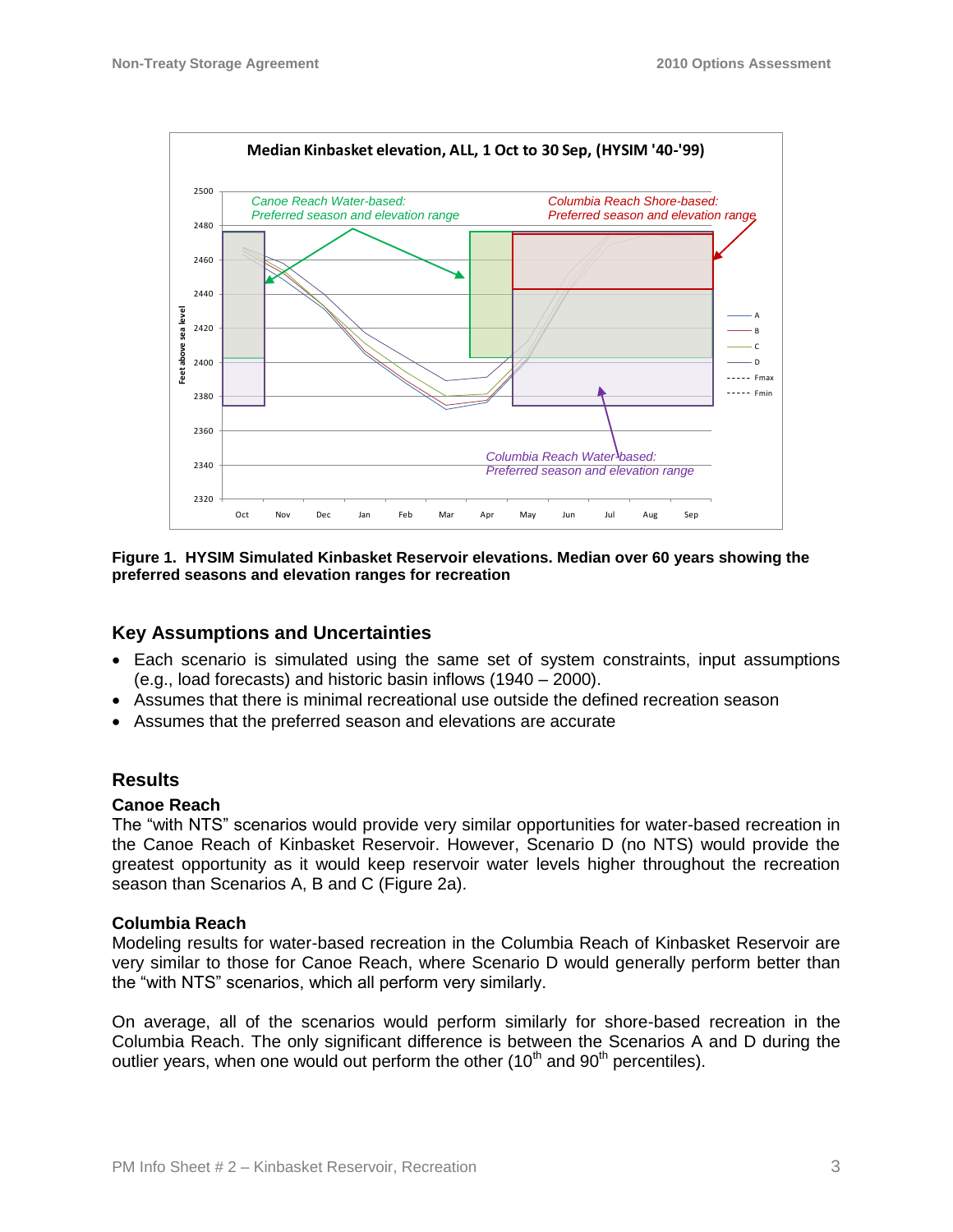

#### **Figure 2. Canoe Reach, Water-based Recreation Days – HYSIM Results for all NTS scenarios**

**Figure 3. Columbia Reach, Water-based Recreation Days – HYSIM Results for all NTS scenarios**



**Figure 4. Columbia Reach, Shore-based Recreation Days – HYSIM Results for all NTS scenarios**